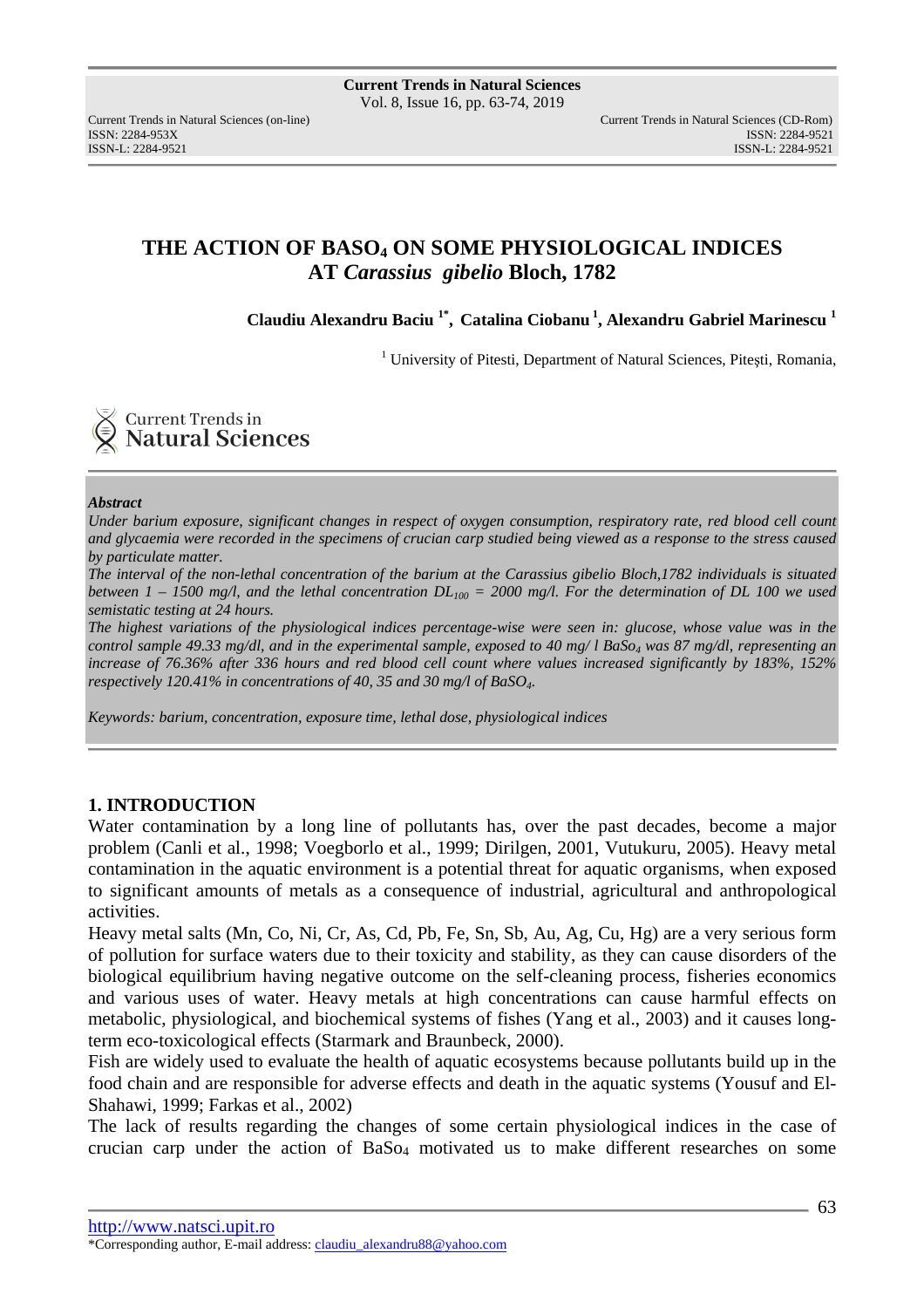Vol. 8, Issue 16, pp. 63-74, 2019

physiological parameters, such as the oxygen consumption, the breathing frequency, the number of red blood cells and the glycaemia.

# **2. MATERIALS AND METHODS**

Specimens from *Carassius gibelio* Bloch, 1782 species taken from Budeasa lake weighing between 5-20 g were used in these studies.

The preparation of experimental animals was made so that prior to the experiment being conducted, an "acclimation" (Fry, 1967) to the respective temperature would take place for every sample (for 1 week) (AT=ET).

The temperature during the experiments' carry out was  $18{\text -}20^0$ C, and the lighting lasted for 8-12 hours.

Thus, potential influences from factors that were not part of that experiment's purpose were avoided. The "negative" influence (within the meaning of a "hypometabolic" effect) of low concentrations of oxygen dissolved in water was particularly avoided, oxygen consumption being foreseen (in preliminary "optimization" measurements) not to exceed 25-30% of the total amount existing in the beginning of the experiment.

The specimens used in various experimental alternatives were selected and sorted by weight categories, with a view to avoiding or, on the contrary, emphasizing the effect of body weight's individual factor. The specimens' selection and making up of experimental samples were done carefully, using only healthy fish and with appropriate appearance.

To conduct the research, we made up samples of 10 specimens each as follows:

The control sample was made up of 10 specimens

1<sup>st</sup> sample consisted of 10 specimens exposed to BaSO<sub>4</sub> with a concentration of 30 mg/l;

 $2<sup>nd</sup>$  sample consisted of 10 specimens exposed to BaSO<sub>4</sub> with a concentration of 35 mg/l;

 $3<sup>rd</sup>$  sample consisted of 10 specimens exposed to BaSO<sub>4</sub> with a concentration of 40 mg/l.

Determination of the oxygen consumption and respiratory rate after 24, 48, 72, 96,168 and 336hours was conducted for every specimen of the 3 samples, and red blood cell count and glycaemia were measured thereafter.

The determination of oxygen consumption was made using the classical Winkler method or the confined space method Picoş and Năstăsescu (1988).

The respiratory rate measurement was made using a procedure recommended by (Pora and Niţu, 1952) during the entrapment of fish to carry out the Winkler method (Picoş and Năstăsescu, 1988); successive determination of this index were made (by using a stop-watch) until 3 close values were achieved (their arithmetic mean representing the respiratory rate at that time).

Measurement of glycaemia was made using an Accutrend GCT testing meter allowing the measurement of its value in the blood drop sampled from the caudal artery (Picoş and Năstăsescu, 1988) in a very short time-frame.

Red blood cell count was made with the help of a Thoma counting chamber by the method described by (Picoş and Năstăsescu, 1988) from blood sampled from the caudal artery.

The results obtained in experiments were interpreted in programs that Microsoft Excel and Anova LSD.

## **3. RESULTS AND DISCUSSIONS**

The researches regarding the changes of some physiologic indices at the *Crucian carp* items under the action of BaSO4 were stimulated not only by the lack of results in the literature, but also by the presence of barium concentrations determined in the photic zone of Cerbureni Lake from 2013 illustrated in table 1.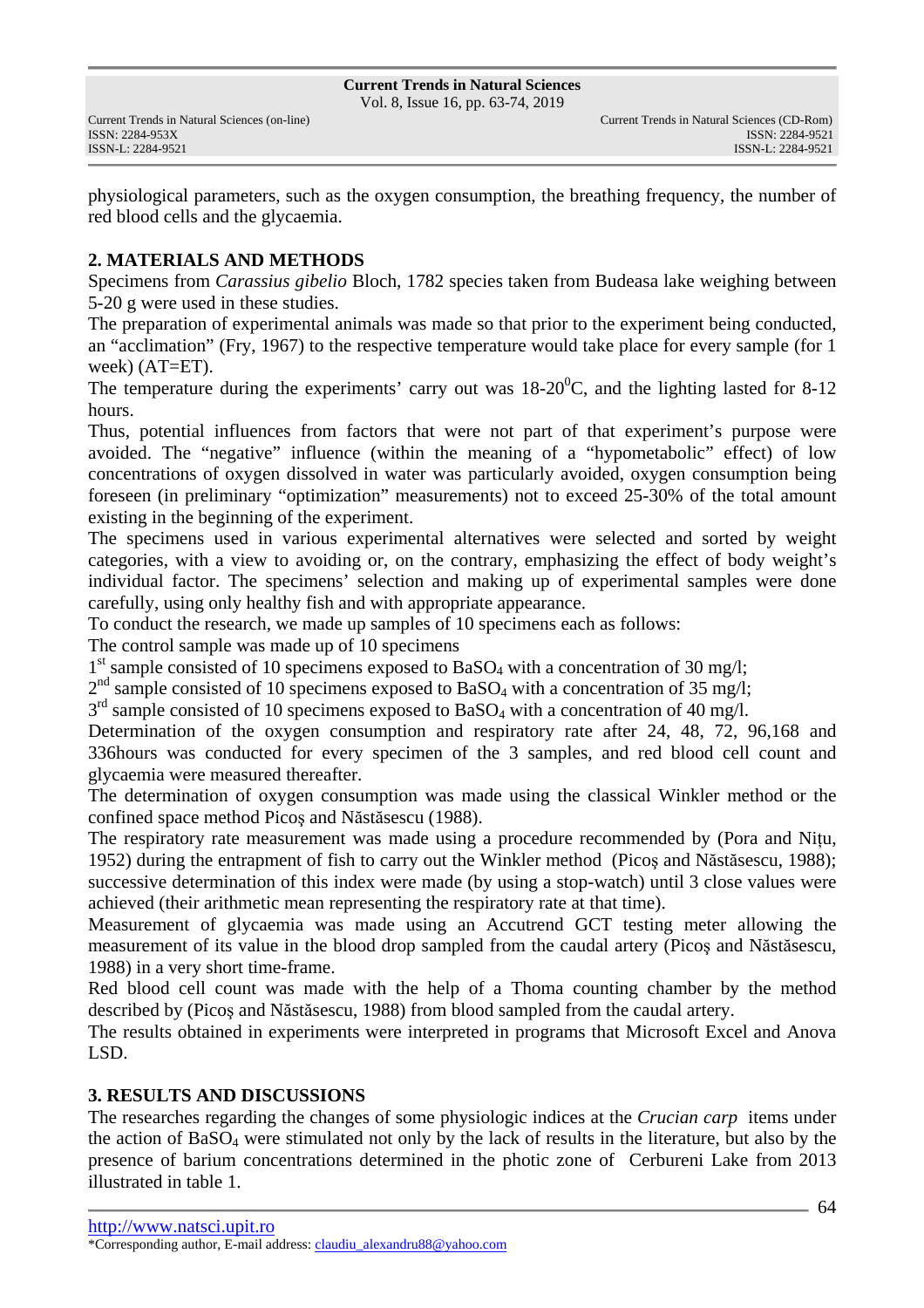Vol. 8, Issue 16, pp. 63-74, 2019

ISSN: 2284-953XISSN: 2284-9521

| Group                           | <b>Index</b>           | <b>Measure</b><br>unit | Count    | Average   | Min       | <b>Max</b> | <b>StDev</b> |
|---------------------------------|------------------------|------------------------|----------|-----------|-----------|------------|--------------|
| Prioritary                      | Dissolved              |                        |          |           |           |            |              |
| substances- Metals Cadmium      |                        | $\mu$ g/l              | 7.000000 | 0.050000  | 0.050000  | 0.050000   | 0.000000     |
| Specific pollutans-Total        |                        |                        |          |           |           |            |              |
| Metals                          | Cadmium                | $\mu$ g/l              | 7.000000 | 0.050000  | 0.050000  | 0.050000   | 0.000000     |
| Prioritary                      | Dissolved              |                        |          |           |           |            |              |
| substances- Metals   Mercury    |                        | $\mu$ g/l              | 6.000000 | 0.005000  | 0.005000  | 0.005000   | 0.000000     |
| Specific pollutans-Total        |                        |                        |          |           |           |            |              |
| Metals                          | Mercury                | $\mu$ g/l              | 8.000000 | 0.005875  | 0.005000  | 0.012000   | 0.002475     |
| Prioritary                      | Dissolved              |                        |          |           |           |            |              |
| substances- Metals nickel       |                        | $\mu$ g/l              | 8.000000 | 1.000000  | 1.000000  | 1.000000   | 0.000000     |
| Specific pollutans-             |                        |                        |          |           |           |            |              |
| Metals                          | Total nickel           | $\mu$ g/l              | 7.000000 | 1.000000  | 1.000000  | 1.000000   | 0.000000     |
| Prioritary                      | Dissolved              |                        |          |           |           |            |              |
| substances-Metals lead          |                        | $\mu$ g/l              | 8.000000 | 1.000000  | 1.000000  | 1.000000   | 0.000000     |
| Specific pollutans-             |                        |                        |          |           |           |            |              |
| Metals                          | Total lead             | $\mu$ g/l              | 7.000000 | 1.000000  | 1.000000  | 1.000000   | 0.000000     |
| Specific pollutans- Dissolved   |                        |                        |          |           |           |            |              |
| Metals                          | copper                 | $\mu$ g/l              | 3.000000 | 0.250000  | 0.250000  | 0.250000   | 0.000000     |
| Specific pollutans-             |                        |                        |          |           |           |            |              |
| Metals                          | Total copper           | $\mu$ g/l              | 7.000000 | 1.954285  | 0.540000  | 4.940000   | 1.561099     |
| Specific pollutans- Dissolved   |                        |                        |          |           |           |            |              |
| Metals                          | zinc                   | $\mu$ g/l              | 3.000000 | 25.000000 | 25.000000 | 25.000000  | 0.000000     |
| Specific pollutans-             |                        |                        |          |           |           |            |              |
| Metals                          | Total zinc             | $\mu$ g/l              | 7.000000 | 25.000000 | 25.000000 | 25.000000  | 0.000000     |
|                                 | Cr total               |                        |          |           |           |            |              |
| Specific pollutans- $ $ (Cr3+ + |                        |                        |          |           |           |            |              |
| Metals                          | $Cr6+$                 | $\mu$ g/l              | 7.000000 | 0.500000  | 0.500000  | 0.500000   | 0.000000     |
| Specific pollutans-             |                        |                        |          |           |           |            |              |
| Metals                          | As total               | $\mu$ g/l              | 7.000000 | 1.500000  | 1.500000  | 1.500000   | 0.000000     |
| Specific pollutans-             |                        |                        |          |           |           |            |              |
| Metals                          | Total barium $\mu$ g/l |                        | 7.000000 | 15.122571 | 7.841000  | 32.400000  | 8.884254     |
| Specific pollutans-             | Total                  |                        |          |           |           |            |              |
| Metals                          | Beryllium              | $\mu$ g/l              | 7.000000 | 0.100428  | 0.050000  | 0.310000   | 0.098698     |
| Specific pollutans-             |                        |                        |          |           |           |            |              |
| Metals                          | <b>Total Boron</b>     | $\mu$ g/l              | 7.000000 | 0.750000  | 0.750000  | 0.750000   | 0.000000     |
| Specific pollutans-Total        |                        |                        |          |           |           |            |              |
| Metals                          | selenium               | $\mu g/l$              | 7.000000 | 0.597142  | 0.525000  | 1.030000   | 0.190872     |

| Table 1. The concentration of certain heavy metals identified in the photic zone of Cerbureni Dam in 2013 |  |
|-----------------------------------------------------------------------------------------------------------|--|
| (Source: Arges-Vedea Water Basin Administration 2013)                                                     |  |

To notice the action of the barium sulphate on certain physiological biomarkers at the *Carassius gibelio* Bloch, 1782 items, we had to establish the lethal concentration DL100 and the non-lethal concentrations.

The interval of the non-lethal concentrations of nickel at the *Carassius gibelio* Bloch*,1782* fluctuates between  $0 - 1500$  mg/l, and the lethal concentration had the value of  $DL_{100} = 2000$  mg/l. For the determination of DL 100 we used semistatic testing at 24 hours. I used aquariums with a capacity of 10-20 liters, where I introduced 10 fish adding different concentrations of substance, so that I discovered the range of sublethal concentrations and lethal doses. Based on these results, we decided to see how the three concentrations of 40, 35 and 30 mg/l modify the oxygen consumption,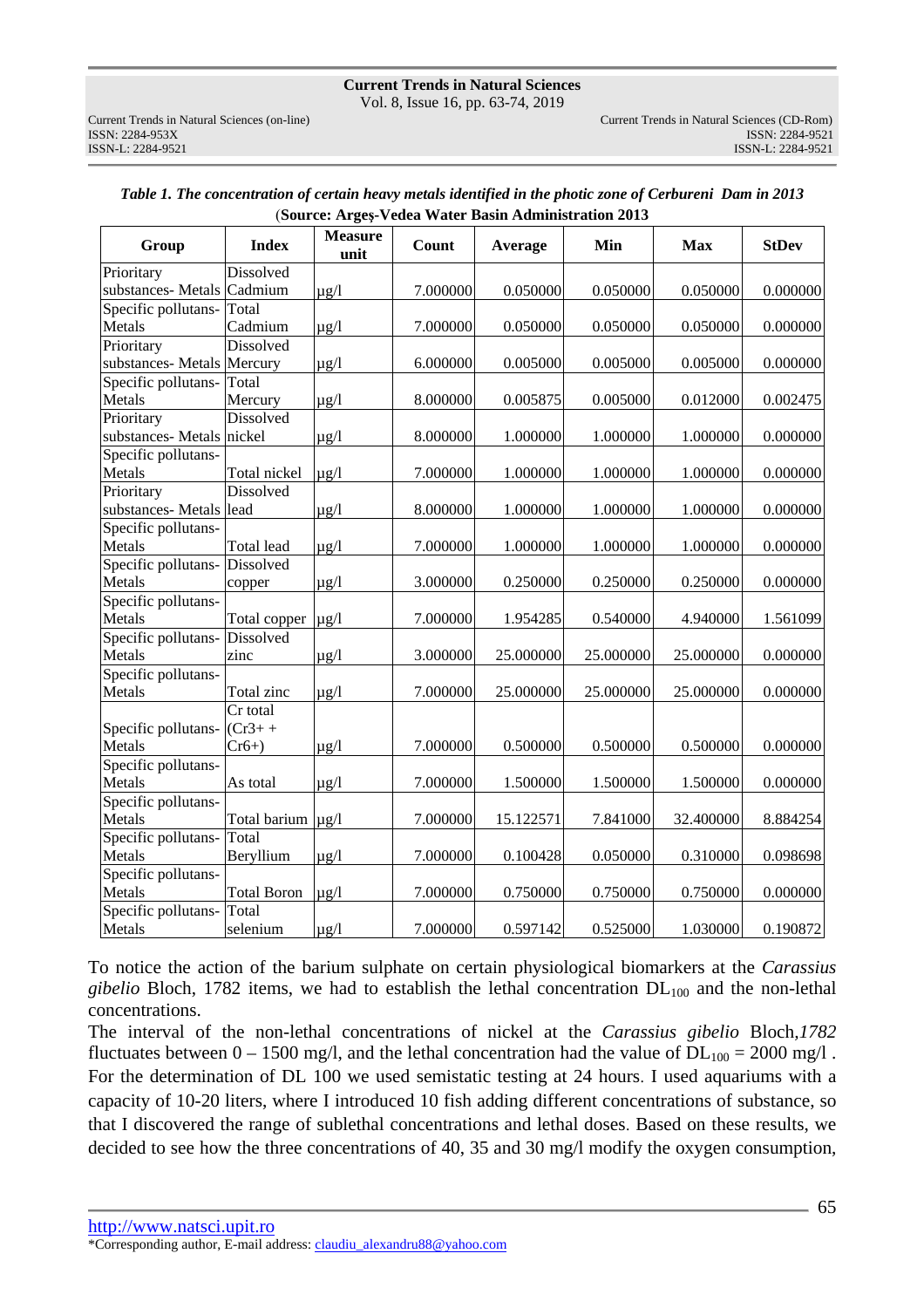Vol. 8, Issue 16, pp. 63-74, 2019

ISSN: 2284-953XISSN: 2284-9521

the breathing frequency, the number of red blood cells and the glycaemia at the *Carassius gibelio*  Bloch, 1782.

We notice from Fig. 1 that barium sulphate determines the decrease in oxygen consumption rate after all the time intervals studies. We also notice from the same chart that a more pronounced decrease in oxygen consumption rate is registered after 168 and 336 hours since administering the substance.



*Figure 1. Effect of barium sulphate over oxygen consumption in Carassius gibelio Bloch, 1782* 

Another finding which may be drawn from analyzing this data points to the fact that the most extensive hypometabolic effect is produced by the dosage of 40 mg of  $BaSo<sub>4</sub>$  in all cases studied. The most reduced hypometabolic effect was registered in the time -frames 24, 48, 72 and 96 hours since exposure, and the most extensive was registered after 168 and 336 hours since exposure.

In addition, a decrease in oxygen consumption rate was reported by (Dobreva *et al*., 2008) after exposing Crucian carp *Carassius gibelio Bloch,1782* to growing increase in the concentration of zinc for 96 hr.

As a short conclusion, it is noted that the greatest differences in oxygen consumption rate between the control value and the barium sulfate concentrations are seen after 336 hours, and the smallest differences after 24 hours.

| caposare to burning suppliere are concentrations of 50, 50 and 10 mg/r mater |        |        |        |        |        |        |                |
|------------------------------------------------------------------------------|--------|--------|--------|--------|--------|--------|----------------|
|                                                                              | 24     | 48     | 72     | -96    | 168    | 336    | Mean           |
|                                                                              | hours  | hours  | hours  | hours  | hours  | hours  | value          |
| Control                                                                      | 55.302 | 58.423 | 59.601 | 63.209 | 65.568 |        | 69.16 61.87717 |
| $40 \text{ mg}/1$                                                            | 42.827 | 43.138 | 43.452 | 43.771 | 29.851 | 31.271 | 39.05167       |
| $35 \text{ mg}/l$                                                            | 52.096 | 52.497 | 52.903 | 53.315 | 54.606 | 38.243 | 50.61          |
| $30 \text{ mg}/1$                                                            | 55.222 | 57.83  | 58.536 | 60.365 | 64.305 | 57.016 | 58.879         |

*Table 2. The average variation of oxygen consumption variation to lots of Carassius gibelio Bloch, 1782 under exposure to barium sulphate at concentrations of 30, 35 and 40 mg/l water* 

The values of oxygen consumption rate in all concentrations in table 2 show that its highest decrease in specimens of crucian carp (31.271 ml oxygen/kg/hour) occurred after 336 hours in the presence of 40 mg/l concentration of BaSo4, registering a decrease by 54.79% as compared with the oxygen consumption of the control sample (69.16 ml oxygen/kg/hour), preceded by the concentration of 35 mg/l where oxygen consumption rate (38.243 ml oxygen/kg/hour) was lower by 44.71% as compared with the control value stated above, so that in the end there is the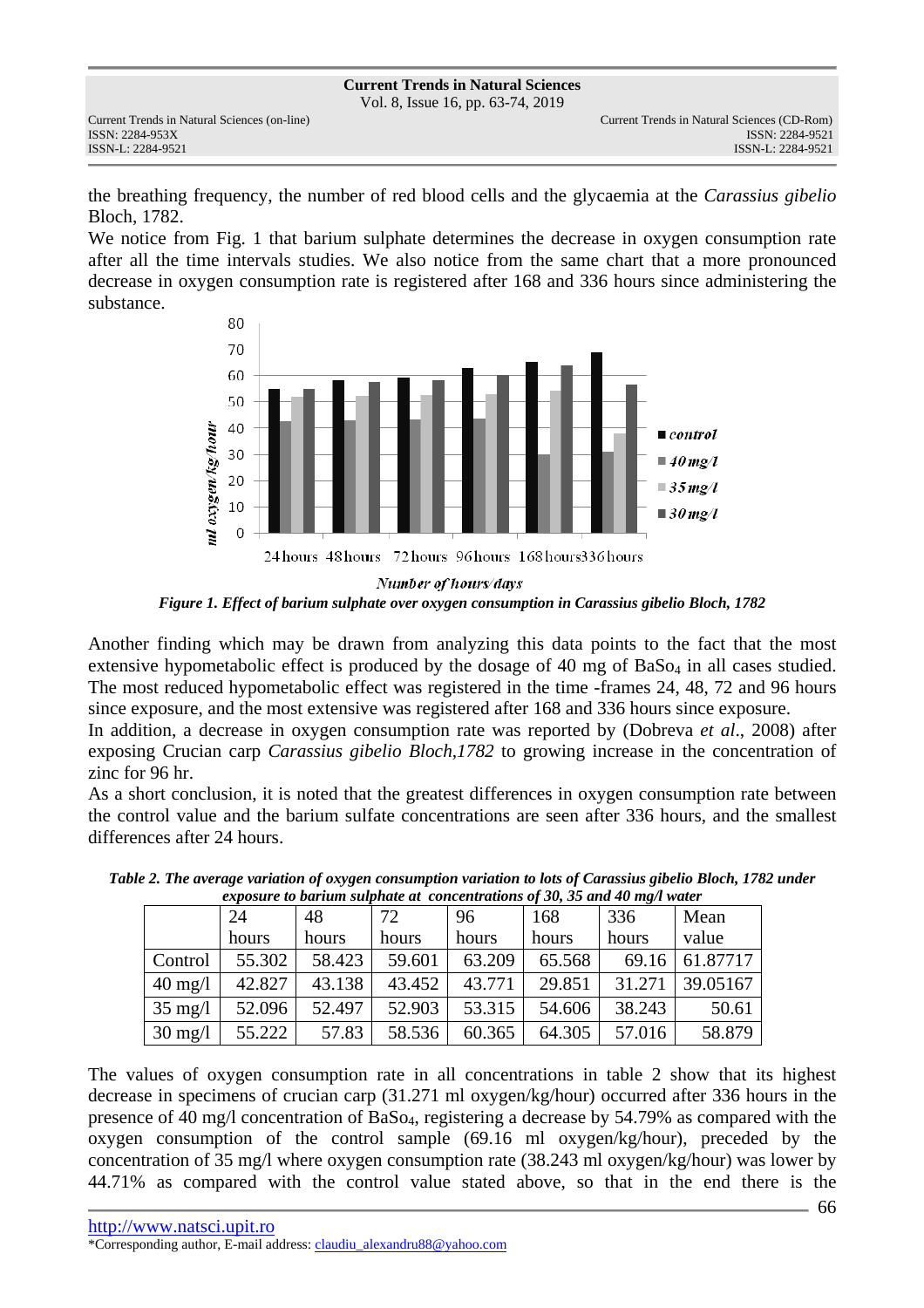Vol. 8, Issue 16, pp. 63-74, 2019

concentration of 30 mg/l where oxygen consumption rate(57.016 ml oxygen/kg/hour) was lower than the control value by 17.56%.

The same result was reported for the common carp by (DeBoeck et al., 1995) when they exposed fish to sub-lethal concentration of copper, and (Jezierska and Sarnowski, 2002) when they exposed *C. carpio* larvae to mercury, copper and cadmium, and reported that short-term copper exposure resulted in a strong decline of oxygen consumption by the larvae of *C. carpio* compared with cadmium.

The highest oxygen consumption rate under exposure to barium sulfate was 64.305 ml oxygen/kg/hour at a concentration of 30 mg/l after 168 hours, lower by 1.93% than the oxygen consumption rate recorded by the control sample (65.568 ml oxygen/kg/hour).

 When looking at mean values of oxygen consumption rates shown in table 1, we note that the lowest mean value (39.051 ml oxygen/kg/hour) registered for the concentration of 40 mg/l of BaSo<sub>4</sub> is lower by 36.89% than the mean value of oxygen consumption in the control sample (61.877 ml oxygen/kg/hour), followed by the mean value of oxygen consumption rate(50.61 ml oxygen/kg/hour) from the concentration of 35 mg/l BaSO<sub>4</sub> which is lower by 18.21% than the mean value of the control sample aforementioned, and in the end there is the mean value of oxygen consumption rate (58.879 ml oxygen/kg/hour) from the concentration of 30 mg/l BaSo4, lower by 4.85% than the mean value of the control sample for oxygen consumption above-mentioned.

The decrease in the oxygen consumption rate may occur due to the direct action on the nervous centers and stress caused by BaSo4 and it could also be attributed to the red blood cells' inability to bind to the oxygen needed by the cells and tissues making up the internal organs.

|                 | Mean        | Std.   | Sig. | 95%        |           |
|-----------------|-------------|--------|------|------------|-----------|
|                 | Difference  | Error  |      | Confidence |           |
|                 | $(I-J)$     |        |      | Interval   |           |
| $\mathrm{J}$    |             |        |      | Lower      | Upper     |
| <b>VAR00002</b> |             |        |      | Bound      | Bound     |
| 40              | 12.7443*    | 1.8754 | .000 | 8.4196     | 17.0690   |
| 35              | 3.0700      | 1.8754 | .140 | $-1.2547$  | 7.3947    |
| 30              | $-.1273$    | 1.8754 | .948 | $-4.4520$  | 4.1974    |
| control         | $-12.7443*$ | 1.8754 | .000 | $-17.0690$ | $-8.4196$ |
| 35              | $-9.6743*$  | 1.8754 | .001 | $-13.9990$ | $-5.3496$ |
| 30              | $-12.8717*$ | 1.8754 | .000 | $-17.1964$ | $-8.5470$ |
| control         | $-3.0700$   | 1.8754 | .140 | $-7.3947$  | 1.2547    |
| 40              | $9.6743*$   | 1.8754 | .001 | 5.3496     | 13.9990   |
| 30              | $-3.1973$   | 1.8754 | .127 | $-7.5220$  | 1.1274    |
| control         | .1273       | 1.8754 | .948 | $-4.1974$  | 4.4520    |
| 40              | 12.8717*    | 1.8754 | .000 | 8.5470     | 17.1964   |
| 35              | 3.1973      | 1.8754 | .127 | $-1.1274$  | 7.5220    |
|                 |             |        |      |            |           |

*Table 3. Multiple comparison of oxygen consumption values after 24 hours in the control sample with the oxygen consumption values of specimens of crucian carp exposed to barium sulphate in concentrations of 30 mg/l, 35 mg/l and 40 mg/l* 

\* The mean difference is significant at the .05 level.

The decreases in the oxygen consumption rate were also reported by (Vutukuru, 2005) in *Labeo rohita* exposed to chromium indicating the onset of acute hypoxia under metallic stress.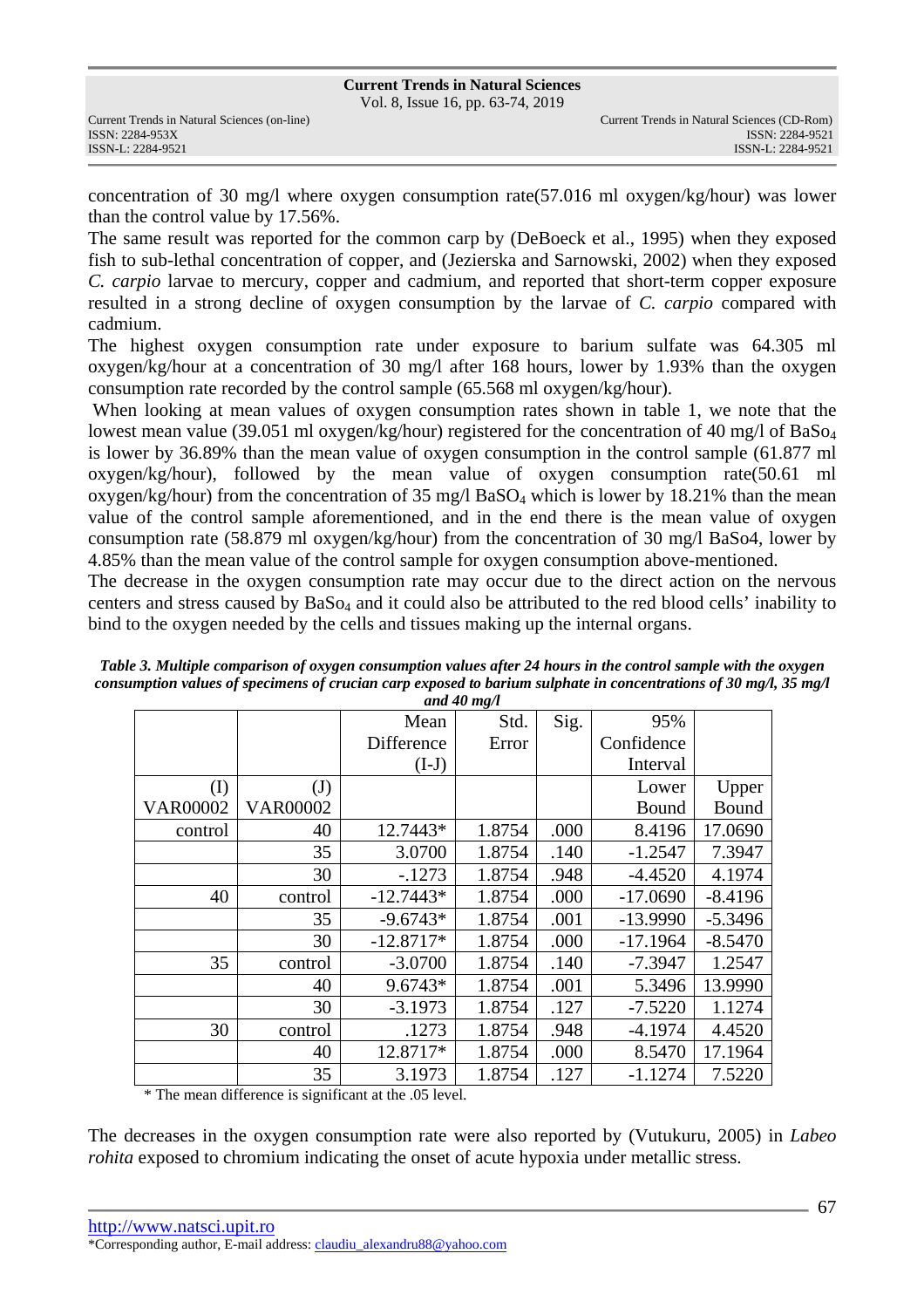Vol. 8, Issue 16, pp. 63-74, 2019

ISSN: 2284-953XISSN: 2284-9521

Reduction of oxygen consumption rate in fish exposed to heavy metals indicate the onset of hypoxia under metallic stress (James, 1990), because metals accumulate in gill epithelium and induce lesions like necrosis, thickening and separation of respiratory epithelium (Peuranen et al., 1994; Hassan, 2005).

In addition, metals may impair the respiratory surface function by reducing the respiratory surface area through the atrophy and fusion of secondary lamellae, as well as the internal action of metal which enhances the action of respiratory inhibiting factors (Muthukumarvel et al., 2007); (Shereena and Logswamy, 2008).

The table above shows that values of oxygen consumption in the control sample after 24 hours are statistically significant as compared to values of oxygen consumption of specimens of crucian carp exposed to barium sulphate at a concentration of 40 mg/l BaSO4, except for concentrations of 35 and 30 mg/l BaSo<sub>4</sub> where changes in oxygen consumption rate as compared to values of oxygen consumption of the control sample were not statistically significant for the significance threshold p<0.05. The highest mean difference in favour of the control sample with regard to oxygen consumption is 12.744 ml oxygen/kg/hour between the control sample and the concentration of 40 mg/l BaSO4, followed by the mean difference of 3.070 ml/oxygen/hour registered between the concentration of  $35 \text{ mg/l}$  BaSO<sub>4</sub> and the control sample, and in the end there is the difference of 0.127 ml oxygen/kg/hour between the concentration of 30 mg/l  $BaSO<sub>4</sub>$  and the control sample in favour of the concentration of 30 mg/l.

|                 |                 |             | <i>33 mg/v ana <del>4</del>0 mg/v</i> |      |            |                    |
|-----------------|-----------------|-------------|---------------------------------------|------|------------|--------------------|
|                 |                 | Mean        | Std.                                  | Sig. | 95%        |                    |
|                 |                 | Difference  | Error                                 |      | Confidence |                    |
|                 |                 | $(I-J)$     |                                       |      | Interval   |                    |
| (I)             | (J)             |             |                                       |      | Lower      | <b>Upper Bound</b> |
| <b>VAR00002</b> | <b>VAR00002</b> |             |                                       |      | Bound      |                    |
| control         | 40              | 37.8157*    | 1.8741                                | .000 | 33.4940    | 42.1373            |
|                 | 35              | 30.8283*    | 1.8741                                | .000 | 26.5067    | 35.1500            |
|                 | 30              | 12.0480*    | 1.8741                                | .000 | 7.7263     | 16.3697            |
| 40              | control         | $-37.8157*$ | 1.8741                                | .000 | $-42.1373$ | $-33.4940$         |
|                 | 35              | $-6.9873*$  | 1.8741                                | .006 | $-11.3090$ | $-2.6657$          |
|                 | 30              | $-25.7677*$ | 1.8741                                | .000 | $-30.0893$ | $-21.4460$         |
| 35              | control         | $-30.8283*$ | 1.8741                                | .000 | $-35.1500$ | $-26.5067$         |
|                 | 40              | 6.9873*     | 1.8741                                | .006 | 2.6657     | 11.3090            |
|                 | 30              | $-18.7803*$ | 1.8741                                | .000 | $-23.1020$ | $-14.4587$         |
| 30              | control         | $-12.0480*$ | 1.8741                                | .000 | $-16.3697$ | $-7.7263$          |
|                 | 40              | 25.7677*    | 1.8741                                | .000 | 21.4460    | 30.0893            |
|                 | 35              | 18.7803*    | 1.8741                                | .000 | 14.4587    | 23.1020            |

*Table 4. Multiple comparison between oxygen consumption values after 336 hours from the control sample and oxygen consumption values of specimens of crucian carp exposed to barium sulphate in concentrations of 30 mg/l, 35 mg/l and 40 mg/l*

\* The mean difference is significant at the .05 level.

If we are to look carefully at the table above, we will notice that oxygen consumption rate in the control sample after 336 hours is significantly different from the oxygen consumption rate registered by specimens of crucian carp exposed to barium sulphate at concentrations of 40, 35 and 30 mg/l. The highest difference in favour of the control sample with regard to oxygen consumption is 37.815 ml oxygen/kg/hour registered by the control sample at the concentration of 40 mg/l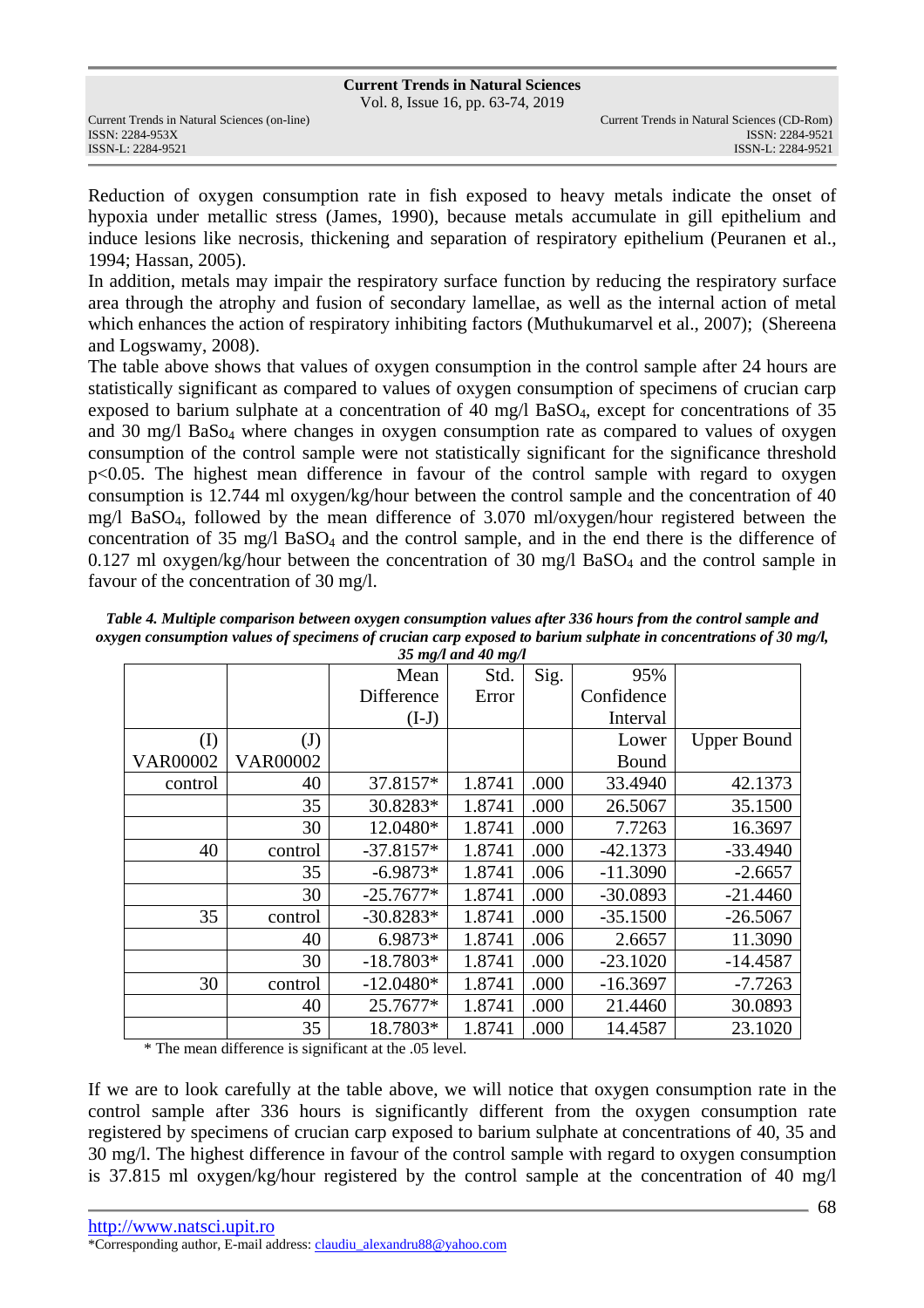Vol. 8, Issue 16, pp. 63-74, 2019

ISSN: 2284-953XISSN: 2284-9521

Current Trends in Natural Sciences (on-line) Current Trends in Natural Sciences (CD-Rom) ISSN-L: 2284-9521 ISSN-L: 2284-9521

BaSo4, being higher by 196.72% than the difference of oxygen consumption rate between the control sample and the concentration of 40 mg/l BaS<sub>O4</sub> after 24 hours. The next difference to appear in favour of the control sample in respect of oxygen consumption is 30.828 ml oxygen/kg/hour registered by the control sample at the concentration of 35 mg/l BaSo<sub>4</sub> being 9 times higher than oxygen consumption difference between the control sample and the concentration of 35 mg/l BaSo<sup>4</sup> after 24 hours. Finally, the last place is held by the difference between the control sample and the concentration of 30 mg/l BaSo4 with the value of 12.048 ml oxygen/kg/hour, being 12 times lower than oxygen consumption difference between the control sample and the concentration of 30 mg/l BaSo4 after 24 hours.



*Figure 2. Effect of barium sulphate over the respiratory rate in Carassius gibelio Bloch, 1782* 

Following the chart in fig. 2 we note that within the time-frame 24-336 hours, barium sulphate in all concentrations causes a quite significant decrease of the respiratory rate as compared to that of the control sample, especially during the range 24- 96 hours, where this decrease is quite pronounced, and toward the end of the time- frame, i.e. after 168 and 336 hours, the respiratory rate decreased to a lower extent.

The most extensive decreases in the respiratory rate were registered after 24 hours, first place being held by the concentration of 40 mg/l BaSO<sub>4</sub>, followed by the concentration of 35 mg/l, and the last place is held by the concentration of 30 mg/l.

The lowest decreases in respiratory rate were registered after 336 hours, where the first place was held by the concentration of 30 mg/l BaSO<sub>4</sub>, second place by the concentration of 35 mg/l BaSO<sub>4</sub>, and the concentration of 40 mg/l  $BaSO<sub>4</sub>$  was on the last place.

*Table 5. The average respiratory rate variations to lots of Carassius gibelio Bloch, 1782 exposed to barium sulphate in concentrations of 30, 35 and 40 mg/l water*

| $\frac{1}{2}$ and $\frac{1}{2}$ are concerned anones by $\frac{1}{2}$ by $\frac{1}{2}$ and $\frac{1}{2}$ and $\frac{1}{2}$ are matter |        |        |       |        |       |       |            |
|---------------------------------------------------------------------------------------------------------------------------------------|--------|--------|-------|--------|-------|-------|------------|
|                                                                                                                                       | 24     | 48     | 72    | 96     | 168   | 336   | Mean value |
|                                                                                                                                       | hours  | hours  | hours | hours  | hours | hours |            |
| control                                                                                                                               | 77.33  | 77.66  | 78    | 76.66  | 79.66 | 80.33 | 78.27333   |
| $40 \text{ mg}/1$                                                                                                                     | 48     | 50     | 53    | 55     | 59    | 62    | 54.5       |
| $35 \text{ mg}/l$                                                                                                                     | 52     | 59     | 62    | 66     | 70    | 72    | 63.5       |
| $30 \text{ mg}/l$                                                                                                                     | 53.555 | 60.666 | 64    | 65.333 | 71    | 73    | 64.59233   |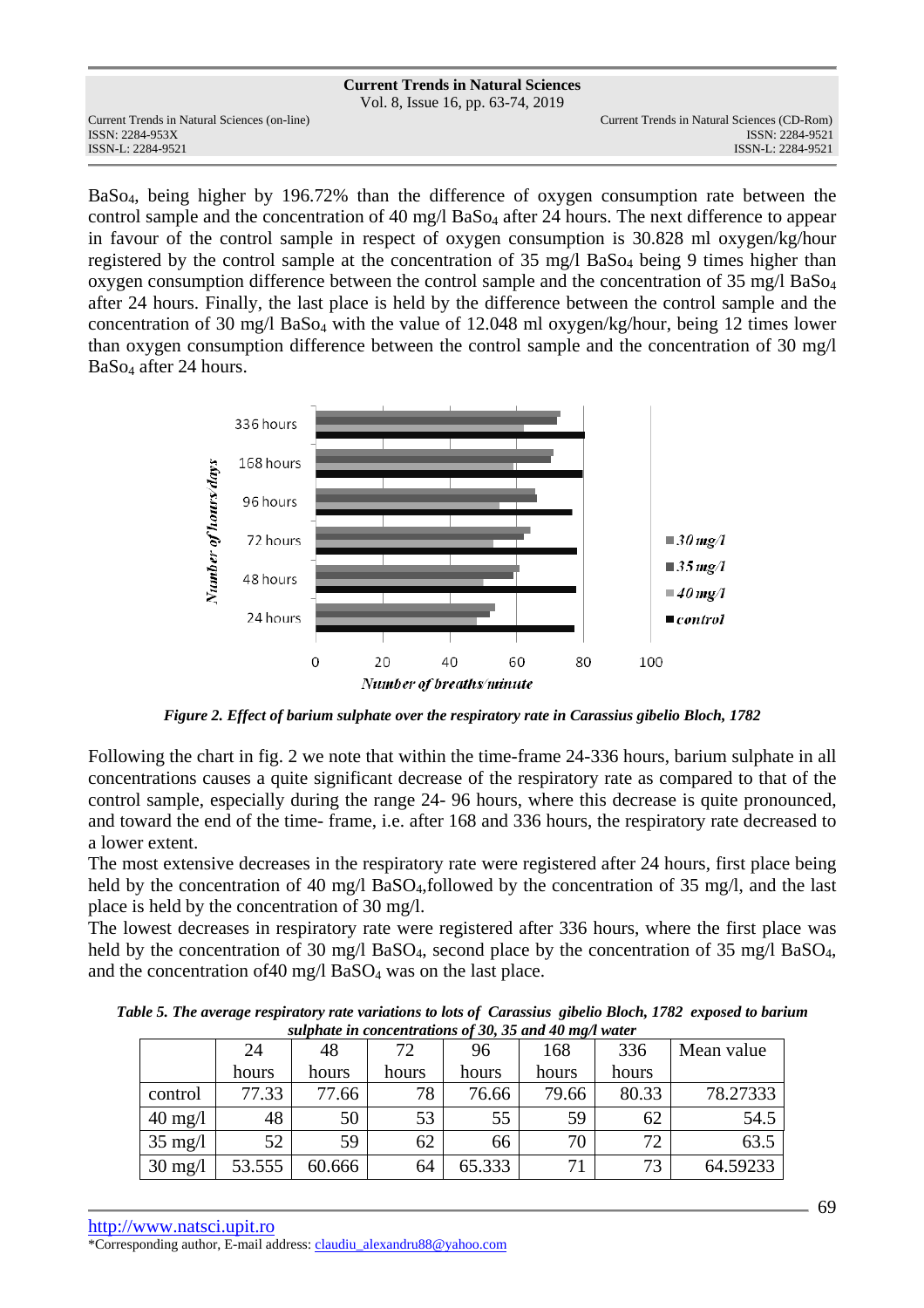Vol. 8, Issue 16, pp. 63-74, 2019

ISSN: 2284-953XISSN: 2284-9521

It follows from the respiratory rate values in all concentrations shown by table 5 that the highest decrease in respiratory rate of the crucian carp specimens (48 breaths/ minute) after 24 hours was seen in the concentration of 40 mg/l BaSO4 registering a 37.93% decrease as compared to the respiratory rate recorded by the control sample (77.33 breaths/ minute), being followed by the concentration of 35 mg/l where respiratory rate value (52 breaths/ minute) was 32.76% lower as compared to the control value above-stated, so that in the end the concentration of 30 mg/l would follow, where respiratory rate (55.35 breaths/ minute) was lower than the control value by 30.76%. (Mălăcea I., 1969) also reported decreases in the respiratory rate, starting that when oxygen consumption decreased at about 20% of the normal consumption, respiratory rate suddenly decreased until the fish died.

When looking at mean values of the respiratory rate shown in table 4, we note that the highest mean value (64.59 breaths/ minute) registered at the concentration of 30 mg/l BaSO<sub>4</sub> is by17.48% lower than the mean value of respiratory rate in the control sample (78.27 breaths/ minute), followed by the mean value of 63.5 breaths/ minute from the concentration of 35 mg/l BaSO<sub>4</sub> which is 18.88% lower than the mean value of the control sample mentioned, and in the end there is the mean value of respiratory rate (54/4 breaths/ minute) from the concentration of 40 mg/l BaSO<sub>4</sub> by 30.38% lower than the mean control value of oxygen consumption aforementioned.

|                 |                 | Mean        | Std.   | Sig. | 95%         |            |
|-----------------|-----------------|-------------|--------|------|-------------|------------|
|                 |                 | Difference  | Error  |      | Confidence  |            |
|                 |                 | $(I-J)$     |        |      | Interval    |            |
| (I)             | $\mathrm{J}$    |             |        |      | Lower Bound | Upper      |
| <b>VAR00002</b> | <b>VAR00002</b> |             |        |      |             | Bound      |
| control         | 40              | 29.1100*    | 1.6367 | .000 | 25.3358     | 32.8842    |
|                 | 35              | 25.1100*    | 1.6367 | .000 | 21.3358     | 28.8842    |
|                 | 30              | 24.0000*    | 1.6367 | .000 | 20.2258     | 27.7742    |
| 40              | control         | $-29.1100*$ | 1.6367 | .000 | $-32.8842$  | $-25.3358$ |
|                 | 35              | $-4.0000*$  | 1.6367 | .040 | $-7.7742$   | $-.2258$   |
|                 | 30              | $-5.1100*$  | 1.6367 | .014 | $-8.8842$   | $-1.3358$  |
| 35              | control         | $-25.1100*$ | 1.6367 | .000 | $-28.8842$  | $-21.3358$ |
|                 | 40              | 4.0000*     | 1.6367 | .040 | .2258       | 7.7742     |
|                 | 30              | $-1.1100$   | 1.6367 | .517 | $-4.8842$   | 2.6642     |
| 30              | control         | $-24.0000*$ | 1.6367 | .000 | $-27.7742$  | $-20.2258$ |
|                 | 40              | 5.1100*     | 1.6367 | .014 | 1.3358      | 8.8842     |
|                 | 35              | 1.1100      | 1.6367 | .517 | $-2.6642$   | 4.8842     |

*Table 6. Multiple comparison between respiratory rate values after 24 hours in the control sample and respiratory rate values of crucian carp specimens exposed to BaSo4 in concentrations of 30 mg/l, 35 mg/l and 40 mg/l*

\* The mean difference is significant at the .05 level.

If we are to look carefully at table 6 where respiratory rate values from the control sample are compared with respiratory rate values from the experimental samples after 24 hours, we may note that the highest difference (29.110 breaths/ minute) in respect of respiratory rate values is seen between the control sample and the fish sample exposed to  $BaSo<sub>4</sub>$  in a concentration of 40 mg/l BaSo4. Next, there is the mean difference of 25.110 breaths/ minute occurred between the control sample and the sample of fish exposed to  $BaSo<sub>4</sub>$  in a concentration of 35 mg/l so that in the end the lowest mean difference of 24 breaths/ minute would follow, recorded between the control sample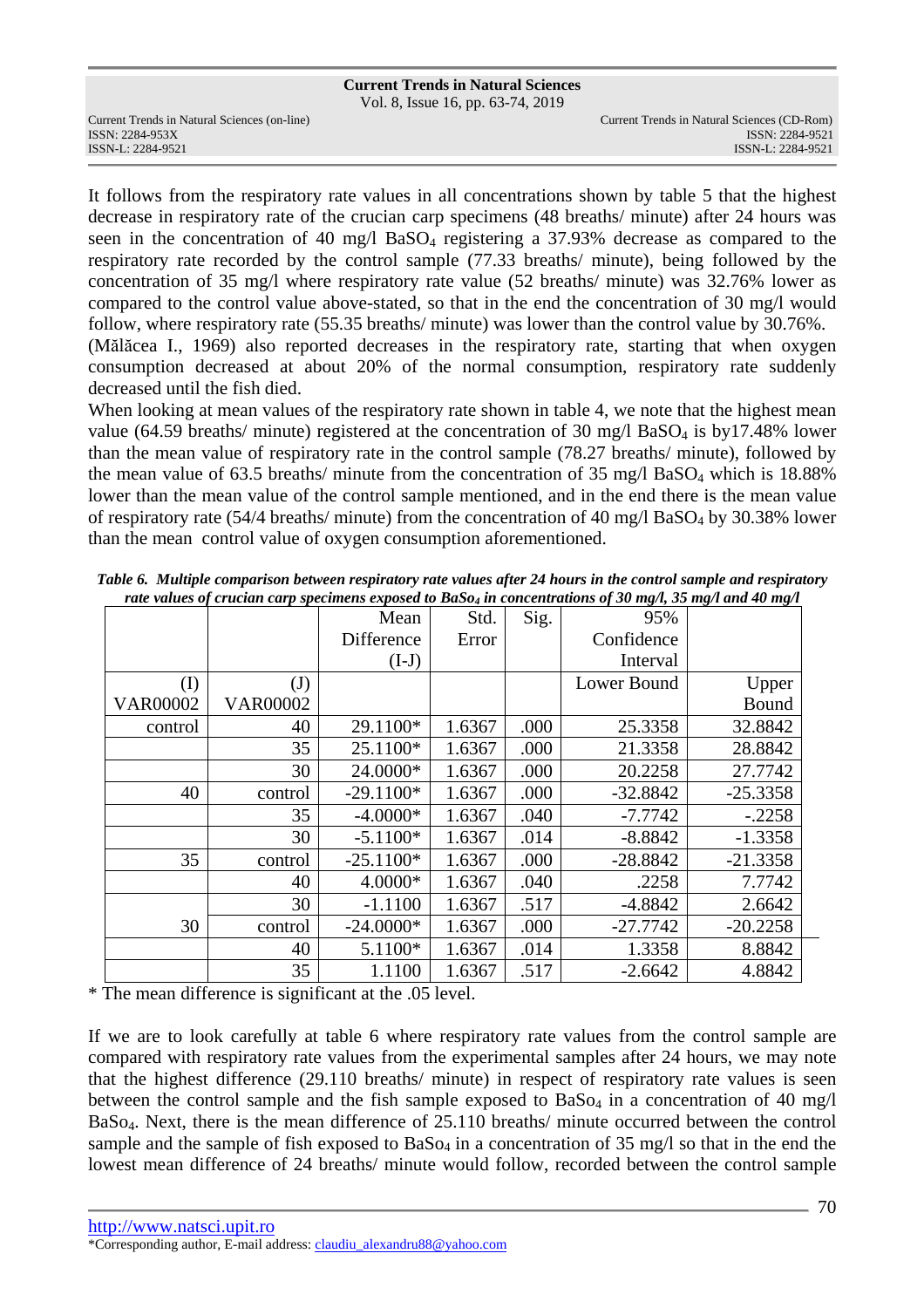Vol. 8, Issue 16, pp. 63-74, 2019

and the sample of fish exposed to  $BaSo<sub>4</sub>$  in a concentration of 30 mg/l. All the other three mean differences arisen between the control sample and the samples of fish exposed to concentrations of BaSo4 favoured the control sample.

| Table 7. Multiple comparison between respiratory rate values after 336 hours from the control sample and the        |
|---------------------------------------------------------------------------------------------------------------------|
| respiratory rate values from crucian carp specimens exposed to $BaSo4$ in concentrations of 30 mg/l, 35 mg/l and 40 |

|                 |                 |             | mg/l   |      |            |            |
|-----------------|-----------------|-------------|--------|------|------------|------------|
|                 |                 | Mean        | Std.   | Sig. | 95%        |            |
|                 |                 | Difference  | Error  |      | Confidence |            |
|                 |                 | $(I-J)$     |        |      | Interval   |            |
| (I)             | $\mathrm{(J)}$  |             |        |      | Lower      | Upper      |
| <b>VAR00002</b> | <b>VAR00002</b> |             |        |      | Bound      | Bound      |
| control         | 40              | 18.1100*    | 1.6348 | .000 | 14.3400    | 21.8800    |
|                 | 35              | 10.1100*    | 1.6348 | .000 | 6.3400     | 13.8800    |
|                 | 30              | 7.1100*     | 1.6348 | .002 | 3.3400     | 10.8800    |
| 40              | control         | $-18.1100*$ | 1.6348 | .000 | $-21.8800$ | $-14.3400$ |
|                 | 35              | $-8.0000*$  | 1.6348 | .001 | $-11.7700$ | $-4.2300$  |
|                 | 30              | $-11.0000*$ | 1.6348 | .000 | $-14.7700$ | $-7.2300$  |
| 35              | control         | $-10.1100*$ | 1.6348 | .000 | $-13.8800$ | $-6.3400$  |
|                 | 40              | 8.0000*     | 1.6348 | .001 | 4.2300     | 11.7700    |
|                 | 30              | $-3.0000$   | 1.6348 | .104 | $-6.7700$  | .7700      |
| 30              | control         | $-7.1100*$  | 1.6348 | .002 | $-10.8800$ | $-3.3400$  |
|                 | 40              | 11.0000*    | 1.6348 | .000 | 7.2300     | 14.7700    |
|                 | 35              | 3.0000      | 1.6348 | .104 | $-.7700$   | 6.7700     |

\* The mean difference is significant at the .05 level.

When looking closely at table 7 we will notice that the respiratory rate level registered by the control sample after 336 hours is significantly different from respiratory rate recorded by the crucian carp specimens exposed to barium sulfate at concentrations of 40,35 and 30 mg/l. The highest difference to favour the control sample in respect of respiratory rate is 18.110 breaths/ minute registered between the control sample and the concentration of 40 mg/l  $BaSo<sub>4</sub>$ , being lower by 37.79% than the mean difference of respiratory rate between the control sample and the concentration of 40 mg/l BaSo<sub>4</sub> after 24 hours. The following difference seen in favour of the control sample with regard to respiratory rate is 10.110 breaths/ minute registered between the control sample and the concentration of 35 mg/l BaSo<sub>4</sub> being by 59.74% lower than the difference of respiratory rate between the control sample and the concentration of  $35 \text{ mg/l}$  BaS $_{94}$  after  $24$ hours. Finally, last place is held by the difference between the control sample and the concentration of 30 mg/l BaSo4 with a value of 7.110 breaths/ minute, by 70.38% lower than the difference of respiratory rate between the control sample and the concentration of 30 mg/l BaSo<sub>4</sub> after 24 hours.

By using ANOVA results (Vutukuru, 2005) showed that in the presence of hexavalent chromium, the normal respiratory activity in Indian major carp, *Labeo rohita* was significantly affected and there is a depression in the metabolic rate at the end of 24, 48, 72 and 96h exposure.

Decreases in the respiratory rate occur since the beginning of the first testing period and they can be attributed to the stress caused by BaSo4.

In the end of the 14 days' test, the specimens of *Carassius gibelio* Bloch, 1782 to have been exposed to concentrations of BaSo4 were slaughtered with a view to determining the red blood cell count and glycaemia values represented by the figures below.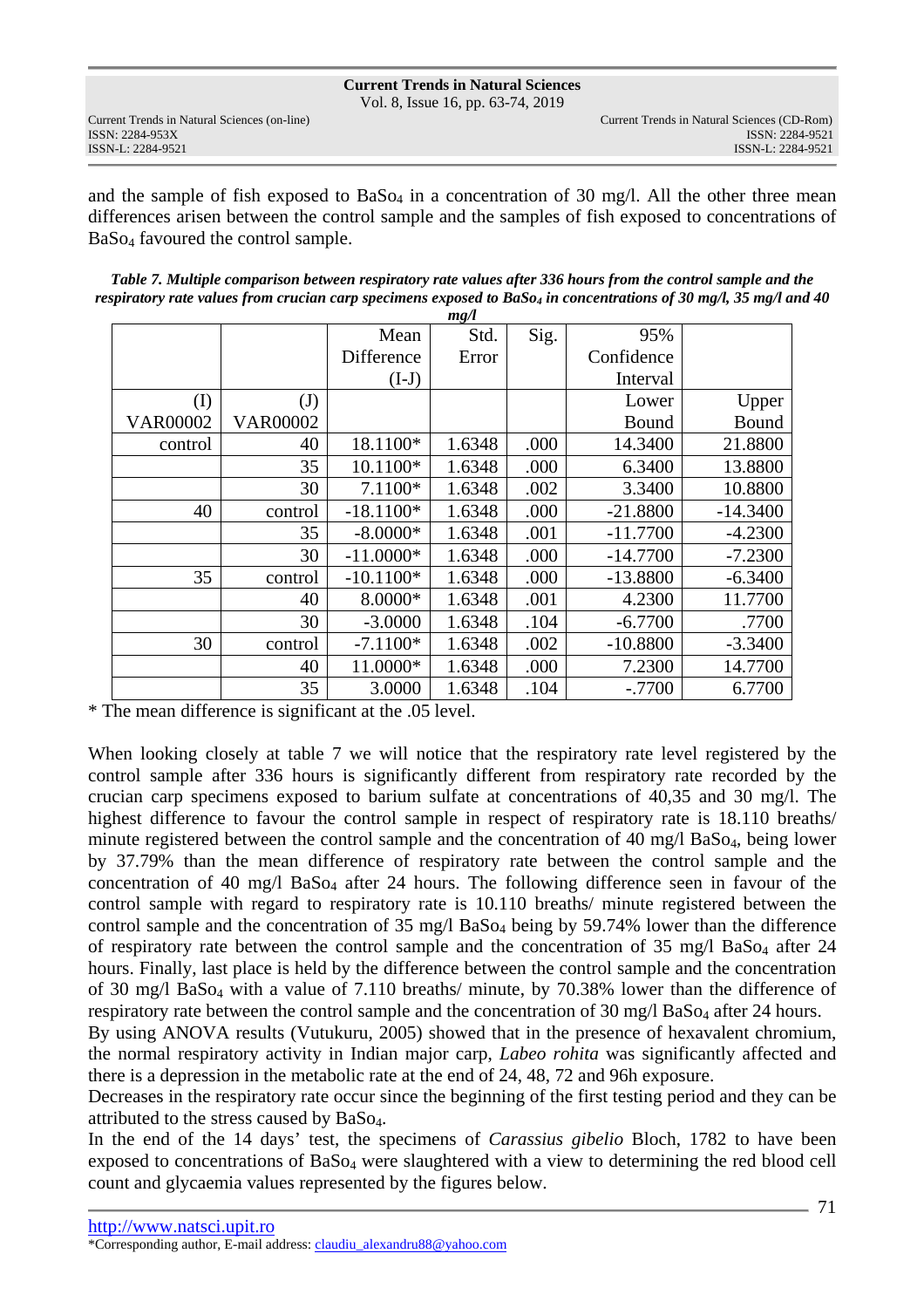Vol. 8, Issue 16, pp. 63-74, 2019

ISSN: 2284-953XISSN: 2284-9521



*Figure 3. Influence of BaSO4 over red bloodcell count in Carassius gibelio Bloch, 1782* 

Returning to the red blood cell count, we note in fig. 3 that under expose to BaSo4, a significant increase occurs in red blood cell count in all concentrations, so that the lowest increase is emphasized in the concentration of 30 mg/l where red blood cell count registered (881666 erythrocytes/ml blood) is by 120.41% higher than the red blood count recorded by the control sample (400000 erythrocytes/ml blood). Next, there is the concentration of 35 ml/l, where red blood cell count registered (1010000 erythrocytes/ml blood) is by 152% higher as compared with red blood cell count in the control sample shown above, so that in the end there is the concentration of 40 mg/l, where red blood cell count (1132000 erythrocytes/ml blood) is higher by approximately 183% as compared to the control value.

On the other hand, long-term exposure (30 days) to low concentrations of chromium (1.9 and 2.9 mg L−1) increased the erythrocyte count, hemoglobin concentration, and hematocrit percentage in the blood of freshwater barbus (*Barbus conchonius* Ham), (Schiffman and Fromm, 1959) and rainbow trout (*Salmo gairdneri*) (Morsy and Protasowicki, 1990).

The reported fluctuations in these blood indices, in addition to differences in species and milieu, may also be attributed to a defense reaction against toxicity through the stimulation of erythropoiesis, and are also indicative of the toxic effects of Cr on both metabolic and hemopoietic activities of *C. carpio* (Parvathi et al., 2011).

The data gathered and displayed in the chart from fig. 4 shows that  $BaSO<sub>4</sub>$  significantly increases glycaemia in specimens of *Carassius gibelio* Bloch, 1782 in all concentrations experimented.

With regard to the results stated in the chart above depending on the control value of glycaemia (49.33 mg/dl) registered in specimens of crucian carp, we note that glycaemia increased by approximately 29.73% in the concentration of 30 mg/l its value being of 64 mg/dl, followed by an even higher increase by approximately 68.25% at the concentration of 35 mg/l, where glycaemia value is 83 mg/ dl, and in the end the highest increase is seen at the concentration of 40 mg/l, where glycaemia value of 87 mg/dl is higher by 76.36% as compared with glycaemia level from the control sample (49.33 mg/dl).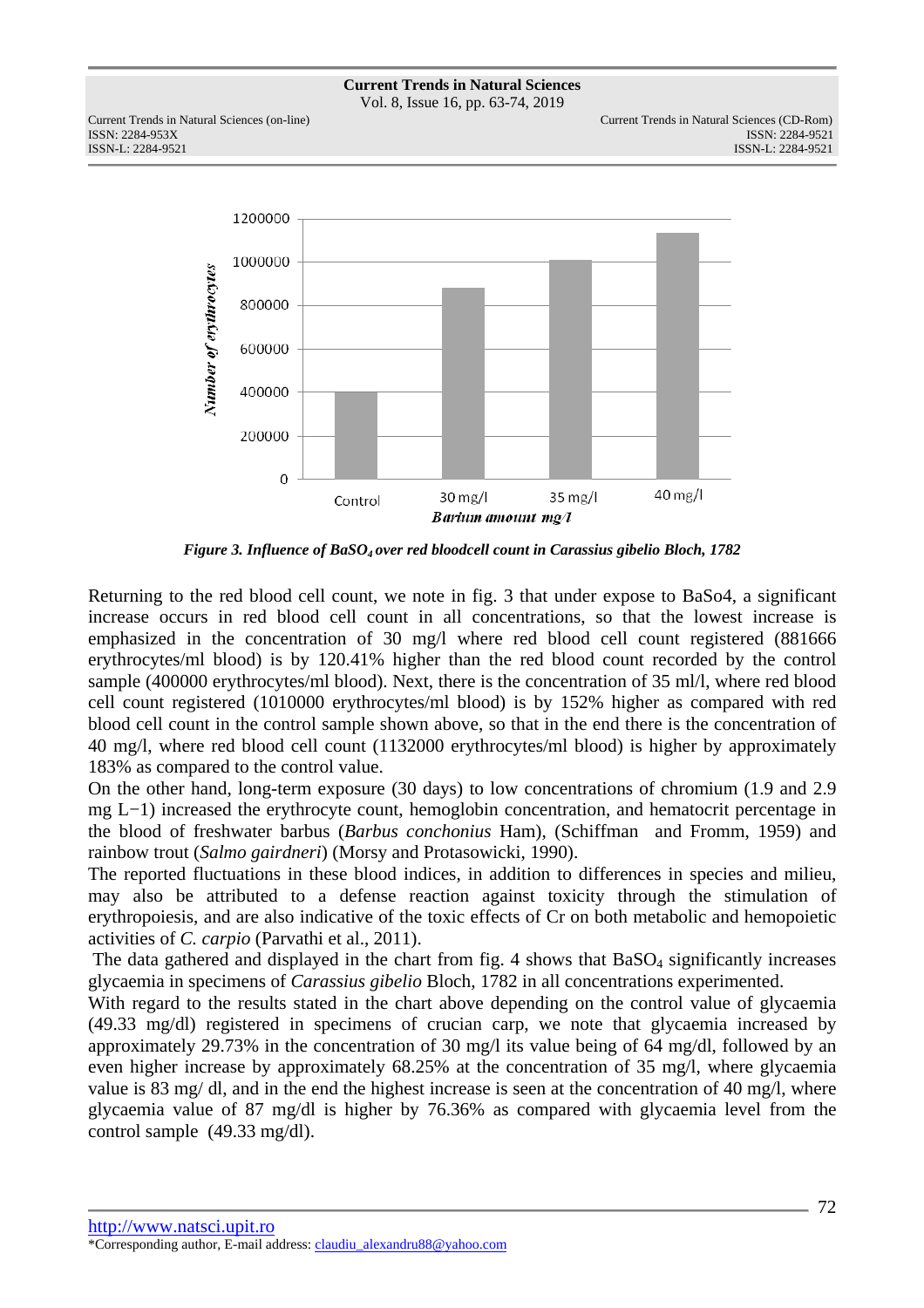

Vol. 8, Issue 16, pp. 63-74, 2019

ISSN: 2284-953XISSN: 2284-9521



*Figure 4. Influence of BaSO4 over glycaemia in Carassius gibelio Bloch, 1782* 

Also arsenic produces hyperglycemic condition in fish which could be manifested by increased blood glucose level and the elevated levels of blood glucose returned to a large existent of the control values after transfer of fish into arsenic free water (Randhir Kumar et al., 2014).

Increased blood glucose content as a result of heavy metals has been attributed to intensive glycogenolysis and the synthesis of glucose from extra hepatic tissue proteins and amino acids (Galvin, 1996) as well as the involvement of Cr in glucose metabolism as an insulin co-factor (Nath and Kumar, 1988).

# **4. CONCLUSSIONS**

Significant changes in oxygen consumption, respiratory rate, red blood cell count and glycaemia were recorded under barium exposure in the specimens of *Carassius gibelio* Bloch, 1782, being viewed as responses to the stress caused by particulate matter.

Also all concentrations of BaSO4 reduced oxygen consumption in the specimens of *Carassius gibelio* Bloch, 1782.

Irrespective of its concentration, barium sulphate causes a quite significant decrease of the respiratory rate as compared to that in the control sample.

Exposure to BaS<sub>O4</sub> causes a significant increase in the red blood cell count in all concentrations, so the lowest increase was registered in the concentration of 30 mg/l.

Glycaemia increase under exposure to BaSO<sub>4</sub> may be associated to a response to metabolic stress.

## **5. REFERENCES**

- Canli, M., Ay, O., Kalay, M. (1998). Levels of heavy metals (Cd, Pb, Cu, and Ni) in tissue of Cyprinus Carpio, Barbus Capito and Chondrostoma regium from the Seyhan river. *Turkish Journal of Zoology*, *22 (3)*, 149-157.
- DeBoeck, G., Desmet, H., Blust, R. (1995). The effect of sub lethal levels of copper on oxygen consumption and ammonia excretion in the common carp *Cyprinus carpio* (L.). *Aquatic Toxicology*, *32*, 127-141.
- Dirilgen, N. (2001). Accumulation of heavy metals in freshwater organisms: Assessment of toxic interactions. *Turkish Journal of Chemistry*, *25 (3)***,** 173-179.
- Dobreva, V., Tsekov, A., Velcheva, I. (2008). Study of the effect of zinc on gill functions of the carassian carp *carassius gibelio* (Boch). *Bulgarian Journal of Agricultural Science*, *14(2)*, 182-185.
- Farkas, A., Salanki, J., Specziar, A. (2002). Relation between growth and the heavy metal concentration in organs of bream Abramis brama L. populating lake Balaton. *Archives of Environmental and Contamination and Toxicology*, *43 (2)*, 236-243.

*Fry, F.E.J. (*1967). Thermobiology. Ed. A. H. Rose. Academic Press. London and New York, 375-409.